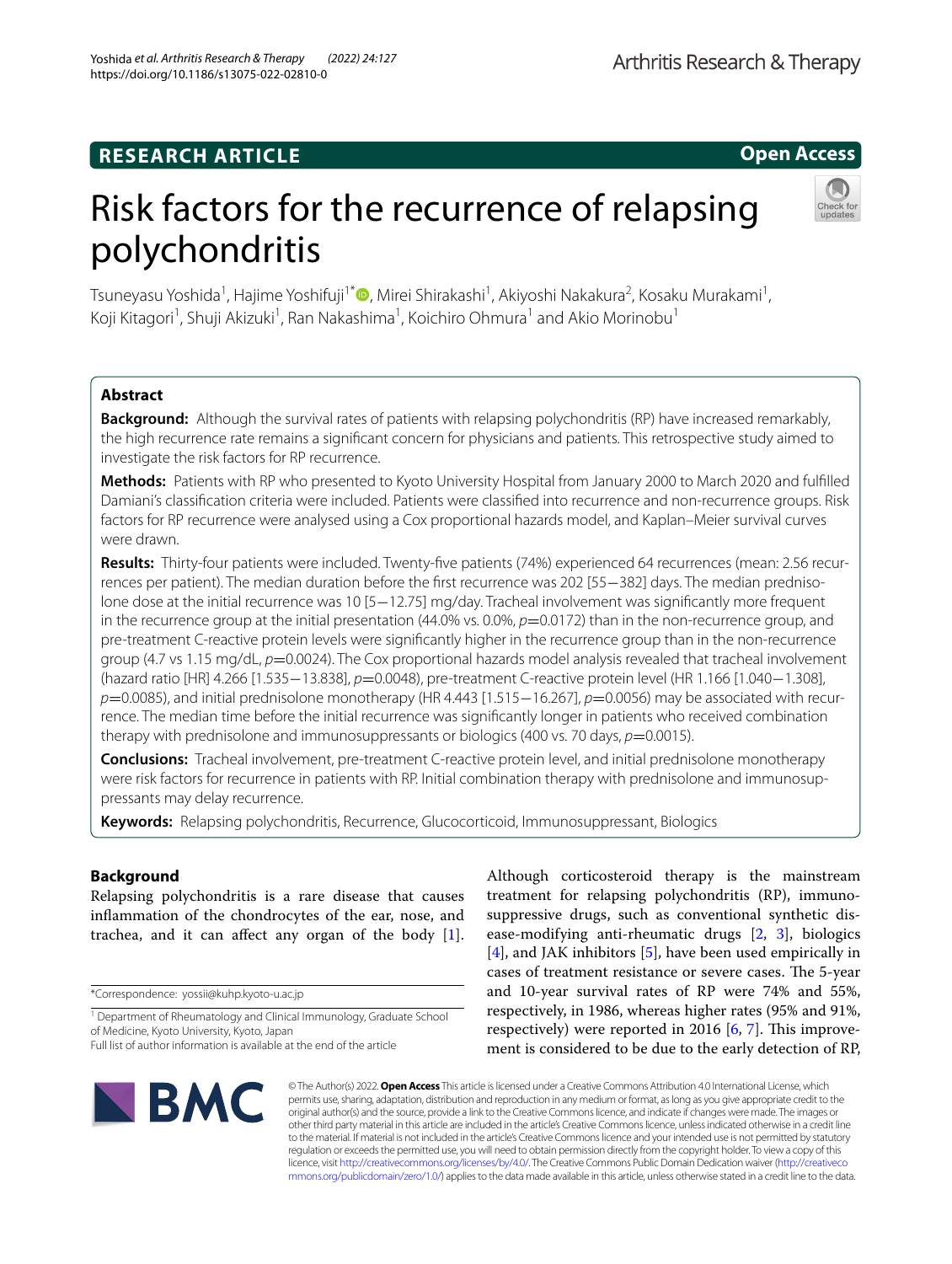the availability of new immunosuppressive drugs, and intensifed treatment by individual physicians [[7\]](#page-7-6).

However, achieving remission for RP remains challenging. A French study showed that only 19% of the patients achieved complete treatment response in the frst 6 months, despite the use of biologics [\[4](#page-7-3)]. Furthermore, a recent study showed that most patients with RP have persistent disease activity, despite treatment [[8\]](#page-7-7). In addition, the recurrence of symptoms that require intensive treatment is often encountered in clinical practice and poses a considerable concern for physicians and patients. Repeat recurrences of RP can lead to irreversible organ damage. Particularly, in patients with tracheal chondritis, chronic repetitive infammation can cause irreversible destruction and fbrosis of the trachea, resulting in a high risk of mortality  $[9, 10]$  $[9, 10]$  $[9, 10]$  $[9, 10]$  $[9, 10]$ . Therefore, it is crucial to understand the risk factors for RP recurrence, for preventive purposes. However, owing to the rarity of this disease, few reports are available in the literature. Thus, the present study aimed to retrospectively analyse the records of 34 patients with RP to determine the risk factors associated with RP recurrence.

## **Methods**

## **Patients**

Patients who presented with RP at Kyoto University Hospital from January 2000 to March 2020 and fulflled Damiani's classifcation criteria [[11](#page-7-10)] were included in this study. Patients who were followed up for < 1 year or those who had a history of glucocorticoid use for the treatment of other diseases (i.e. concomitant autoimmune diseases, such as systemic lupus erythematosus, mixed connective tissue disease, and dermatomyositis) before RP treatment were excluded. Auricular, nasal, and tracheal cartilage involvement were diagnosed based on physical examination, imaging (computed tomography and positron emission tomography-computed tomography), or pathohistological fndings. RP relapse was defned as (1) worsening or newly developed symptoms related to RP, which were detected by physical examination or imaging studies and had led to the intensifcation of treatment or (2) the elevation of the levels of infammatory biomarkers (C-reactive protein [CRP] and erythrocyte sedimentation rate [ESR]) from basal levels, which was considered to be due to the activity of RP and had led to the intensifcation of treatment.

## **Evaluation of clinical laboratory parameters**

Blood tests included tests for CRP level (normal range  $\leq$ 0.3 mg/dL), ESR ( $\leq$ 10/h), ferritin level (<280 ng/ mL), IgG level (820−1740 mg/dL), and white blood cell count, which were measured by standard methods. Antitype II collagen antibody level was measured via the enzyme-linked immunosorbent assay technique (Mayo Clinic Laboratories, cut-of > 25 EU/mL).

#### **Statistical analysis**

The chi-square test and Wilcoxon's rank-sum test were used to analyse categorical and numerical variables, respectively. Survival curves for treatment were drawn via the Kaplan–Meier method. Univariate analysis was performed to explore the risk factors for RP relapse. Hazard ratios (HRs) and 95% confdence intervals (CIs) were estimated using the Cox proportional hazards model. If no relapse was observed for more than a year, the data were time-censored in the frst year. Statistical analyses were performed using JMP version 14 and SAS version 9.4 (SAS Institute Inc., Cary, NC, USA). A *p* value <0.05 was considered signifcant.

#### **Results**

#### **Patient characteristics**

Thirty-four patients with RP were selected after exclu-sions (Fig. [1\)](#page-1-0). The clinical characteristics of the  $34$ patients are shown in Table [1](#page-2-0) (left column). There were 17 female patients (50.0%), the median age was 49 (40−67) years, and the median disease duration was 5.0 [2.5−6.8] years. Two patients (5.9%) had Behçet's disease and two other patients (5.9%) had malignancies (gastric cancer and myelodysplastic syndromes). The most common initial symptom was auricular chondritis (67.6%), followed by tracheal chondritis (32.4%) and arthritis (29.4%).



<span id="page-1-0"></span>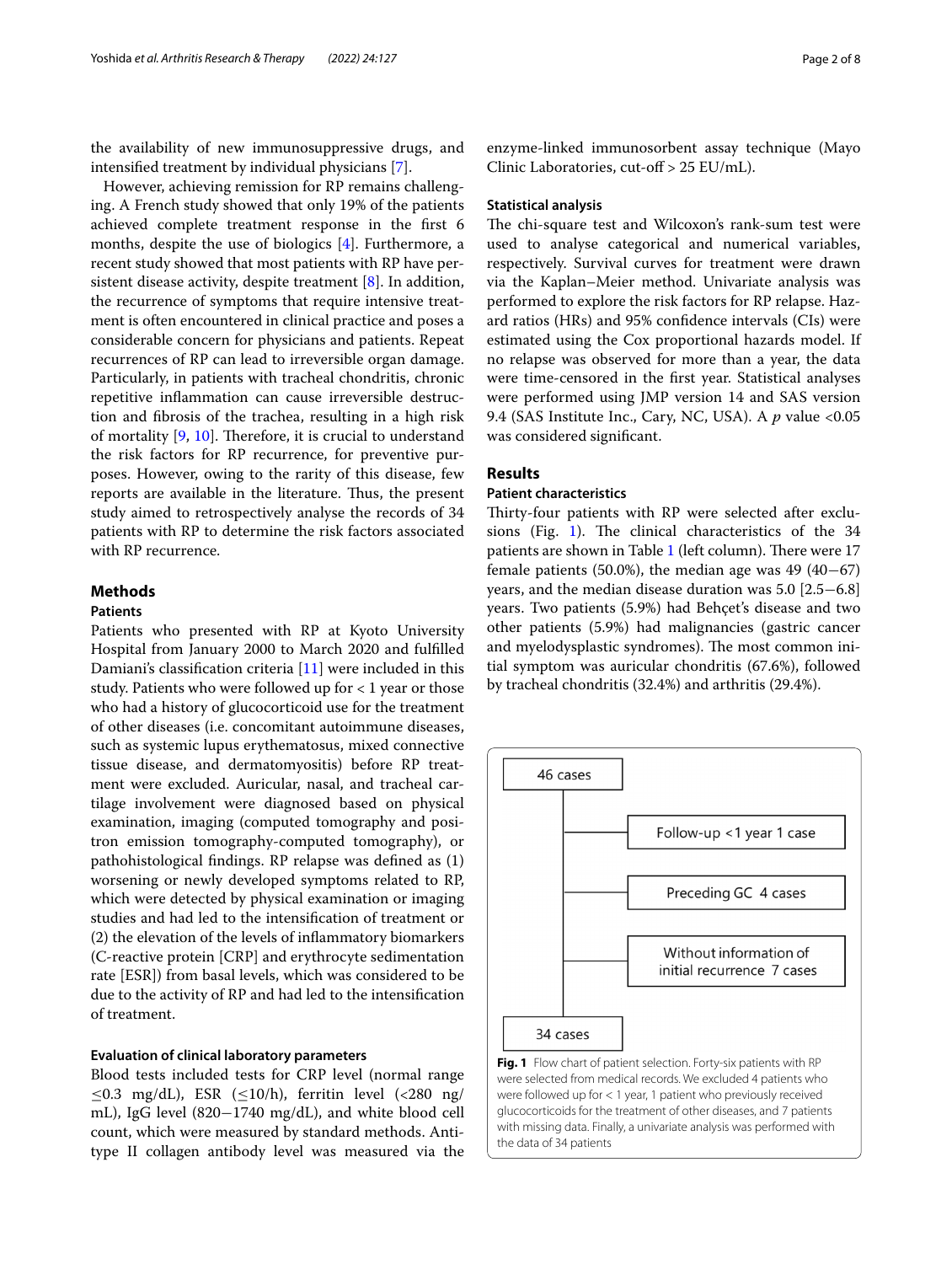## <span id="page-2-0"></span>**Table 1** Patient characteristics

|                                                                | <b>Total</b>     | <b>Patients with recurrence</b> | <b>Patients without recurrence</b> | P value |
|----------------------------------------------------------------|------------------|---------------------------------|------------------------------------|---------|
| Patients, n                                                    | 34               | 25                              | 9                                  |         |
| Female, $n$ (%)                                                | 17 (50.0)        | 12 (48.0)                       | 5(55.6)                            | 1.0000  |
| Median age at onset, years                                     | 49 [40-67]       | 51 [39-66]                      | 65 [38-74]                         | 0.3587  |
| Disease duration, years                                        | $5.0$ [2.5-6.8]  | 5.0 [2.0-6.9]                   | $4.5$ [2.7-6.7]                    | 0.6819  |
| Time until diagnosis, days                                     | 150 [86-265]     | 151 [83-236]                    | 149 [77-306]                       | 0.9223  |
| Time until treatment, days                                     | 153 [84-270]     | 151 [82-245]                    | 175 [81-378]                       | 0.4944  |
| Autoimmune disease, n (%)                                      | 3(8.8)           | 3(12.0)                         | 0(0.0)                             | 0.5488  |
| Behçet's syndrome                                              | 2(5.9)           | 2(100.0)                        | 0(0.0)                             |         |
| Malignancy, n (%)                                              | 2(5.9)           | 2(8.0)                          | 0(0.0)                             | 1.0000  |
| Myelodysplastic syndromes                                      | 1(2.9)           | 1(100.0)                        | 0(0.0)                             |         |
| Initial symptoms, n (%)                                        |                  |                                 |                                    |         |
| Median number of initial symptoms, n                           | $1[1-2]$         | $1[1-2.5]$                      | $1[1-2]$                           | 0.385   |
| Auricular involvement                                          | 23 (67.6)        | 15 (60.0)                       | 8 (88.89)                          | 0.2137  |
| Tracheobronchial involvement                                   | 11(32.4)         | 11(44.0)                        | 0(0.0)                             | 0.0172  |
| Articular involvement                                          | 10(29.4)         | 9(36.0)                         | 1(11.1)                            | 0.2250  |
| Nasal involvement                                              | 5(14.7)          | 3(12.0)                         | 2(22.2)                            | 0.5908  |
| Eye involvement                                                | 4(11.8)          | 4(16.0)                         | 0(0.0)                             | 0.5536  |
| Vestibulocochlear involvement                                  | 3(8.8)           | 2(8.0)                          | 1(11.1)                            | 1.0000  |
| Preceding infection                                            | 10(29.4)         | 8 (32.0)                        | 2(22.2)                            | 0.6921  |
| <b>Baseline RPDAI</b>                                          | 25 [19-35]       | 30 [19.5-41.5]                  | 23 [13.5-29.5]                     | 0.0786  |
| Baseline laboratory data                                       |                  |                                 |                                    |         |
| WBC $n=24^a$ (/µl)                                             | 7200 [5870-8188] | 7700 [6080-8600], n=15          | 7000 [5375-8025], n=9              | 0.6798  |
| Neutrophil $n=24^a$ (/µl)                                      | 4774 [3691-5971] | 5605 [3806-5986], n=15          | 4613 [3156-5745], n=9              | 0.4561  |
| Lymphocyte $n=24^a$ (/µl)                                      | 1595 [1248-2029] | 1519 [1232-2070], n=15          | 1798 [1301-2102], n=9              | 0.4929  |
| Monocyte $n=24^a$ (/µl)                                        | 435 [346-542]    | 468 [297-589], n=15             | 378 [272-451], n=9                 | 0.0786  |
| Hb $n=25^a$ (g/dl)                                             | 12.3 [10.8-13.8] | 11.6 [10.4-13.9], n=16          | 13.0 [11.8-13.9], n=9              | 0.1407  |
| Plt $n=25^a$ ( $\times 10^4$ /µl)                              | 30.3 [24.5-38.1] | 32.5 [24.5-46.5], n=16          | 30.3 [24.4-30.7], n=9              | 0.1407  |
| $CRP n=25a (mq/dl)$                                            | 3.3 [0.72-6.85]  | 4.7 [2.60-9.81], n=16           | 1.15 $[0.10 - 3.10]$ , n=9         | 0.0024  |
| ESR $n=22^a$ (mm/h)                                            | 70 [27-101.5]    | 78 [40-107], n=15               | 28 [16-83], n=7                    | 0.0722  |
| $lgG n=22a (mq/dl)$                                            | 1455 [1140-1836] | 1704 [1249-1982], n=16          | 1159 [984-1431], n=6               | 0.0325  |
| Anti-type II collagen antibody $(+)$ n=26 <sup>a</sup> , n (%) | 13 (50.0)        | $8(47.1)$ , n=17                | $5(55.6)$ , n=9                    | 1.0000  |
| Whole treatment                                                |                  |                                 |                                    |         |
| Glucocorticoid, n (%)                                          | 34 (100)         | 25 (100)                        | 9(100)                             |         |
| Initial prednisolone dose, $n=33^a$ (mg)                       | 30 [15-47.5]     | 30 [15-48.75]                   | 15 [10-40]                         | 0.2717  |
| Immunosuppressant, n (%)                                       | 24 (70.6)        | 23 (92.0)                       | 2(22.2)                            | < 0.001 |
| Methotrexate                                                   | 20 (83.3)        | 18 (72.0)                       | 2(22.2)                            | 0.0168  |
| Cyclophosphamide                                               | 8 (33.3)         | 8 (32.0)                        | 0(0.0)                             | 0.0770  |
| Azathioprine                                                   | 7(29.2)          | 7(28.0)                         | 0(0.0)                             | 0.1506  |
| Tacrolimus                                                     | 6(25.0)          | 5(20.0)                         | 1(11.1)                            | 1.0000  |
| Cyclosporine A                                                 | 2(8.3)           | 2(8.0)                          | 0(0.0)                             | 1.0000  |
| Biologics, n (%)                                               | 15 (44.1)        | 12 (48.0)                       | 3(33.3)                            | 0.6974  |
| Tocilizumab                                                    | 12 (80.0)        | 10(40.0)                        | 2(22.2)                            | 0.4385  |
| Infliximab                                                     | 7(46.7)          | 6(24.0)                         | 1(11.1)                            | 0.6445  |
| Adalimumab                                                     | 1(6.7)           | 1(100.0)                        | 0(0.0)                             |         |
| Outcome                                                        |                  |                                 |                                    |         |
| Airway intervention, n (%)                                     | 6(17.6)          | 6(24.0)                         | 0(0.0)                             | 0.1622  |
| Death, $n$ (%)                                                 | 2(5.9)           | 1(4.0)                          | 1(11.1)                            | 0.4652  |

Numbers are presented as means (SD) or medians [interquartile range: 25–75%]. The chi-square test was used for categorical variables and Wilcoxon's rank-sum test was used for numerical variables. Airway interventions included intubation, tracheostomy, and non-invasive positive pressure ventilation. <sup>a</sup>Only available data were analysed

*CRP* C-reactive protein, *ESR* erythrocyte sedimentation rate, *Hb* haemoglobin, *Plt* platelet, *RPDAI* Relapsing Polychondritis Disease Activity Index, *WBC* white blood cell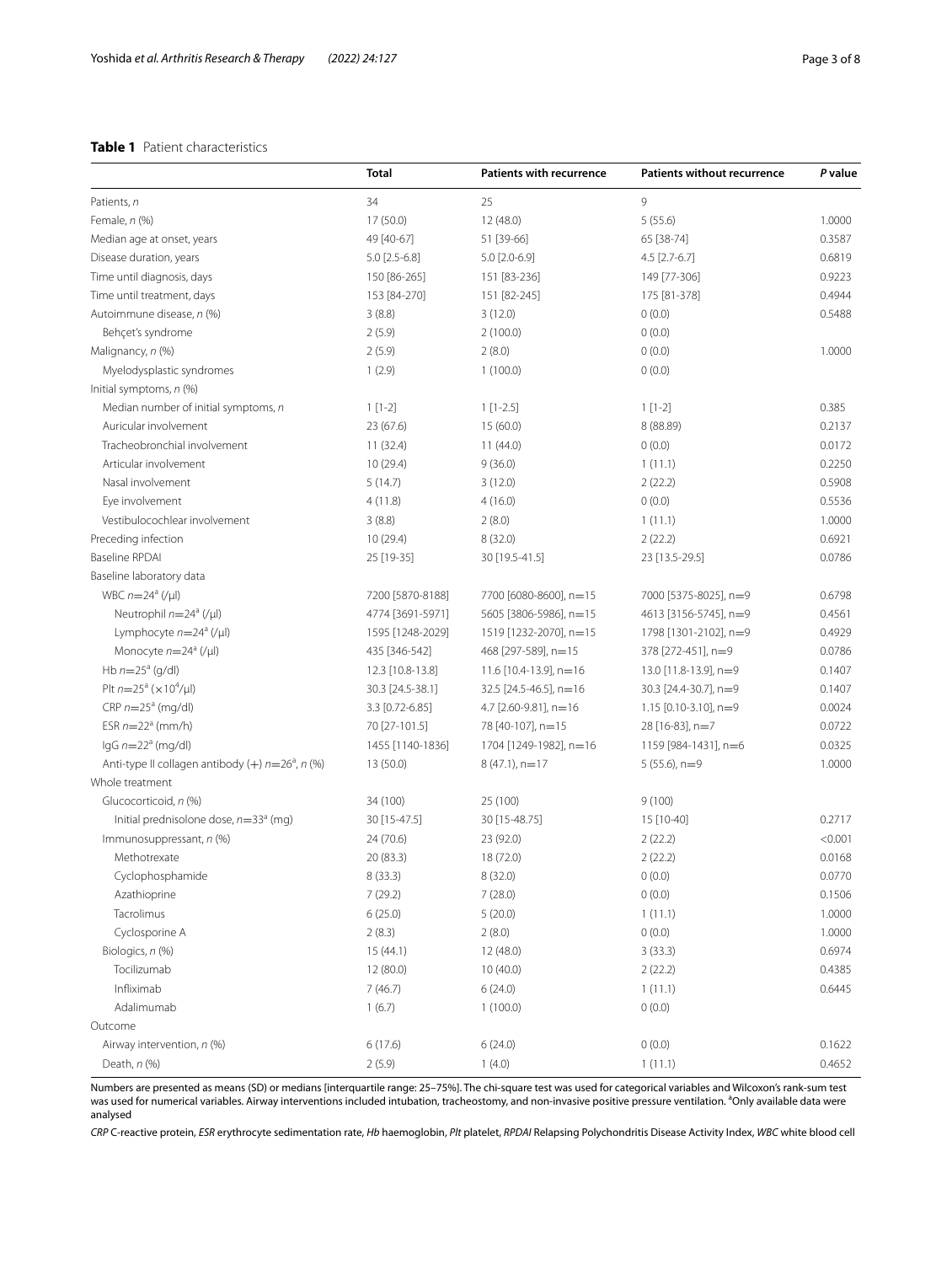The median relapsing polychondritis disease activity index (RPDAI) score before treatment was 25 (19−35). The median CRP level and ESR before treatment were 3.3 (0.7−6.9) mg/dL (*n*=25) and 70 (27−102) mm/h (*n*=22), respectively. Anti-type II collagen antibodies were detected in 50% (13/26) of specimens obtained from the patients. Glucocorticoids (prednisolone) were administered to all patients. Immunosuppressive drugs, most commonly, methotrexate (83.3%, 20/24), followed by cyclophosphamide (33.3%, 8/24), azathioprine (29.2%, 7/24), and tacrolimus (25.0%, 6/24), were prescribed to 70.6% (24/34) of all patients. Biologics, most commonly, tocilizumab (80.0%, 12/15), followed by infiximab (46.7%, 7/15), were administered to 44.1% (15/34) of all patients. Six patients (17.6%) required airway interventions, such as intubation, tracheostomy, and non-invasive positive pressure ventilation. Two deaths (5.9%) were recorded. One patient died of cerebral infarction at the age of 81 years, and the other patient died of senility and dementia at the age of 80 years.

#### **Characteristics of patients who experienced recurrence**

Of the 34 patients, 25 (74%) experienced recurrences (64 recurrences; mean: 2.56 recurrences per patient; minimum 1, maximum 9; 0.16 person-year) (Table [2\)](#page-3-0). Eleven recurrences (11/64, 17.2%) were major events, requiring hospitalization. The median age of the patients at the time of initial recurrence was 50 (40−67) years, and the median duration before the frst recurrence was 202 (55−382) days. Six of the initial recurrences were major events  $(6/25, 24%)$ . The median prednisolone dose at the time of initial RP recurrence was 10 (5–12.75) mg/ day. The initial symptoms recurred in  $68\%$  (17/25) of the cases, and one patient experienced the recurrence of encephalitis.

## **Risk factors for recurrence**

To investigate the risk factors for recurrence, we divided the entire patient cohort (*n*= 34) into recurrence and non-recurrence groups. There were no significant differences in age, sex, disease duration, or observation period between the two groups before treatment (Table [1,](#page-2-0) middle and right columns). Although there was no signifcant diference in the number of symptoms at the initial presentation, occurrence of tracheal lesions at the initial presentation was associated with RP recurrence (44.0% vs. 0%, *p*=0.0172). Pre-treatment RPDAI tended to be higher in the recurrence group than in the non-recurrence group (median 30 vs. 23, *p*=0.0786). Serum IgG levels were also signifcantly higher in the recurrence group than in the non-recurrence group (median: 1704 vs. 1159 mg/dL,  $p=0.0325$ ), although serum IgG levels remained within the normal range. Monocyte count tended to be higher in

#### <span id="page-3-0"></span>**Table 2** Characteristics of the disease recurrences

|                                                                       | Present study   |
|-----------------------------------------------------------------------|-----------------|
| <b>Total recurrence</b>                                               |                 |
| Total number of patients with recurrence (number)                     | 25              |
| Total number of recurrences (times)                                   | 64              |
| Mean number of recurrences (times/person)                             | 2.56            |
| Person-years                                                          | 0.16            |
| Major recurrence, n (%)                                               | 11(17.2)        |
| Minor recurrence, n (%)                                               | 53 (82.8)       |
| Initial recurrence, n=25                                              |                 |
| Median age at initial recurrence (years)                              | $51(40-67)$     |
| Median days to initial recurrence (days)                              | 202 (55-382)    |
| Major recurrence, n (%)                                               | 6(24.0)         |
| Minor recurrence, n (%)                                               | 19 (76.0)       |
| Median PSL doses at initial recurrence (mg)                           | $10(5 - 12.75)$ |
| Symptoms at initial recurrence                                        |                 |
| Tracheobronchial involvement                                          | 10(40.0)        |
| Auricular involvement                                                 | 6(24.0)         |
| Nasal involvement                                                     | 3(12.0)         |
| Articular involvement                                                 | 3(12.0)         |
| Eye involvement                                                       | 2(8.0)          |
| Vestibulocochlear involvement                                         | 2(8.0)          |
| Encephalitis                                                          | 1(4.0)          |
| Concordance of initial symptoms and symptoms at<br>initial recurrence | 17 (68.0)       |

Numbers are presented as means (SD) or medians [interquartile range:

25–75%]. Some patients had several symptoms at the initial recurrence. Major recurrence: required admission. Minor recurrence: did not require admission. *PSL* prednisolone

the recurrence group than in the non-recurrence group (median 468 vs. 378 /μL, *p*=0.0786). Positive results of the anti-type II collagen antibody test were not associated with RP recurrence (47.1% vs. 55.6%, *p*=1.0000). There were no signifcant diferences in the initial prednisolone dose between the recurrence and non-recurrence groups (30 vs. 15 mg, *p*=0.2717). However, immunosuppressive agents (particularly methotrexate) were more commonly used in the recurrence group than in the non-recurrence group (72.2% vs. 22.2%, *p*=0.0168). Regarding prognosis, interventions for airway lesions, such as intubation, tracheostomy, and non-invasive positive pressure ventilation use (six patients), were recorded in the recurrence group alone, although no signifcant between-group difference was observed (24.0% vs. 0.0%, *p*=0.1622).

We performed a univariate analysis of major risk factors for relapse (Table [3](#page-4-0)). Pre-treatment CRP level (HR 1.166, 95% CI, 1.040−1.308, *p*=0.0085) was found to be a potential risk factor for RP recurrence. Monocyte count (HR 1.04, 95% CI, 1.000−1.008, *p*=0.0690) also tended to be a risk factor, although no signifcant between-group difference was observed. The hazard ratio for tracheal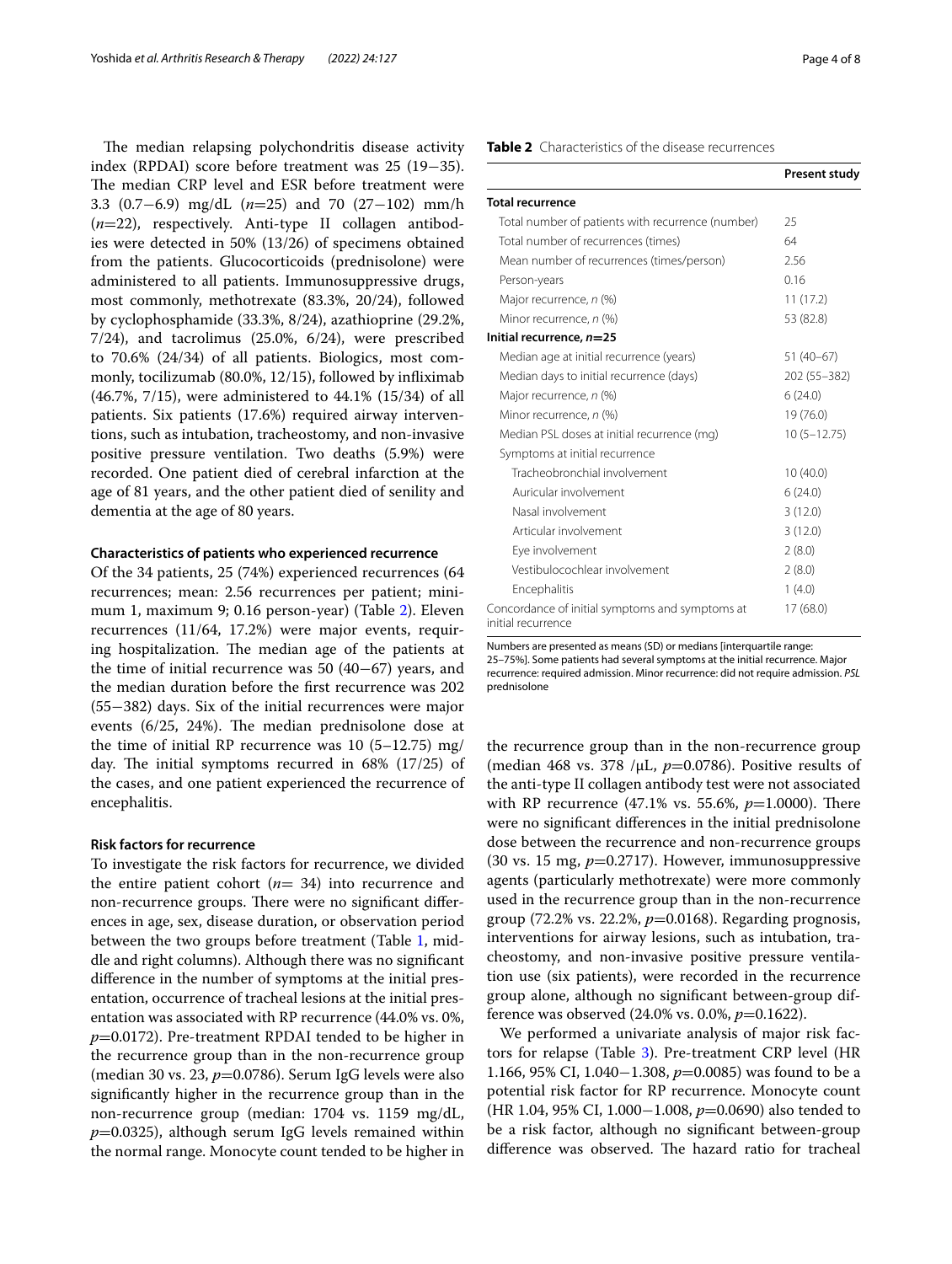<span id="page-4-0"></span>

| Table 3 Univariate analysis of risk factors for recurrence |  |
|------------------------------------------------------------|--|
|------------------------------------------------------------|--|

| <b>Dependent variables</b>               | <b>Recurrence risk</b>    |         |  |
|------------------------------------------|---------------------------|---------|--|
| <b>Variables</b>                         | Univariate models HR (CI) | P value |  |
| Age at diagnosis                         | 1002 (0.978, 1.027)       | 0.8640  |  |
| Sex                                      | 0.857(0.348, 2.111)       | 0.7373  |  |
| Time until treatment                     | 0.998(0.995, 1.001)       | 0.1570  |  |
| RPDAI                                    | 1.010 (0.971, 1.050)      | 0.6305  |  |
| Tracheobronchial involvement             | 2.666 (1.014, 8.283)      | 0.0466  |  |
| Adjusted by initial PSL monotherapy      | 4.266 (1.535, 13.838)     | 0.0048  |  |
| Auricular involvement                    | 0.674(0.264, 1.717)       | 0.4083  |  |
| CRP                                      | 1.166 (1.040, 1.308)      | 0.0085  |  |
| <b>ESR</b>                               | 1.009 (0.994, 1.024)      | 0.2231  |  |
| Monocyte                                 | 1.004 (1.000, 1.008)      | 0.0690  |  |
| lgG                                      | 1.000 (0.999, 1.001)      | 0.3586  |  |
| Initial PSL monotherapy                  | 2.718 (0.981, 9.565)      | 0.0547  |  |
| Adjusted by tracheobronchial involvement | 4.443 (1.515, 16.267)     | 0.0056  |  |
| Initial PSL dose                         | 1.008 (0.986, 1.030)      | 0.4802  |  |

*CRP* C-reactive protein, *ESR* erythrocyte sedimentation rate, *PSL* prednisolone, *RPDAI* Relapsing Polychondritis Disease Activity Index

lesions was 2.666 (95% CI, 1.014−8.283, *p*=0.0466). After adjusting for the initial treatment, the hazard ratio raised to 4.266 (95% CI 1.535−13.838, *p*=0.0048).

#### **Efcacy of combination therapy with immunosuppressants**

To investigate the preventive effect of immunosuppressive drugs on relapse, we divided the entire cohort into two groups: PM group and prednisolone combined with immunosuppressants/biologics (PC) group. Table [4](#page-5-0) shows the background of patients in each group. The PC group received the following immunosuppressants and biologics: methotrexate (5 patients), intravenous cyclophosphamide (3 patients), azathioprine (1 patient), infiximab (1 patient), and methotrexate, which was changed to tocilizumab (1 patient). There were no differences in age, sex, disease duration, or observation period between the groups. The rate of concomitant use of immunosuppressants was signifcantly higher when the initial symptom included tracheal involvement (63.6% vs 17.4%,  $p=0.0160$ ). The dose of prednisolone at the initiation of treatment was not entirely diferent between the PM and PC groups (28 vs 40 mg,  $p=0.2566$ ). The median prednisolone dose in both groups at relapse was 10 mg, and the rate of prednisolone dose reduction before the frst relapse was not signifcantly diferent between the two groups (PM 0.1 vs PC 0.03 mg,  $p=0.2691$ ). The median duration before initial RP recurrence was signifcantly longer in the PC group than in the PM group (400 vs. 70 days,  $p=0.0015$ ).

Recurrence-free survival curve from the start of treat-ment is shown in Fig. [2](#page-6-0). The hazard ratio for RP recurrence in the PM group versus the PC group was 2.718

(95% CI, 0.981−9.565, *p*=0.0547) (Table [3](#page-4-0)). After adjusting for the infuence of tracheal lesions, the hazard ratio was 4.443 (95% CI 1.515−16.267, *p*=0.0056) (Table [3](#page-4-0)).

## **Discussion**

In this study, we retrospectively assessed 34 patients with RP and investigated the risk factors for recurrence, which have not been reported before. The characteristics of the patients (age, sex, initial symptoms, and so on) in our study are essentially similar to those of patients described in previous reports [[7,](#page-7-6) [12](#page-7-11)]. We observed preceding infection in 29.4% of the total cases. Til et al. reported the cross-antigenicity of cartilage antigen and heat shock protein 60 from *Mycobacterium tuberculosis*, and William et al. reported the association between *Propionibacterium acnes* infection and RP [[13,](#page-7-12) [14\]](#page-7-13). Based on these reports, it is possible that infection is a trigger of RP.

There were two cases of death during the study period. However, the two cases of death were caused by stroke and senility, which were not considered to be related to RP. In a previous report published in 1986, RP was associated with a 5-year survival rate of 74% and a 10-year survival rate of 55% [\[6](#page-7-5)], whereas the corresponding values reported in a recent report published in 2016 were 95% and 91% [\[7](#page-7-6)]. In the present study, a similar improvement in survival was observed (median observation period, 4.5 years; survival rate, 95.1%).

The present study highlights a high recurrence rate of RP (74%). A recent study showed that RP had a more persistent active pattern than a relapsing-remitting pattern [\[8](#page-7-7)]. However, whether RP assumes a chronic active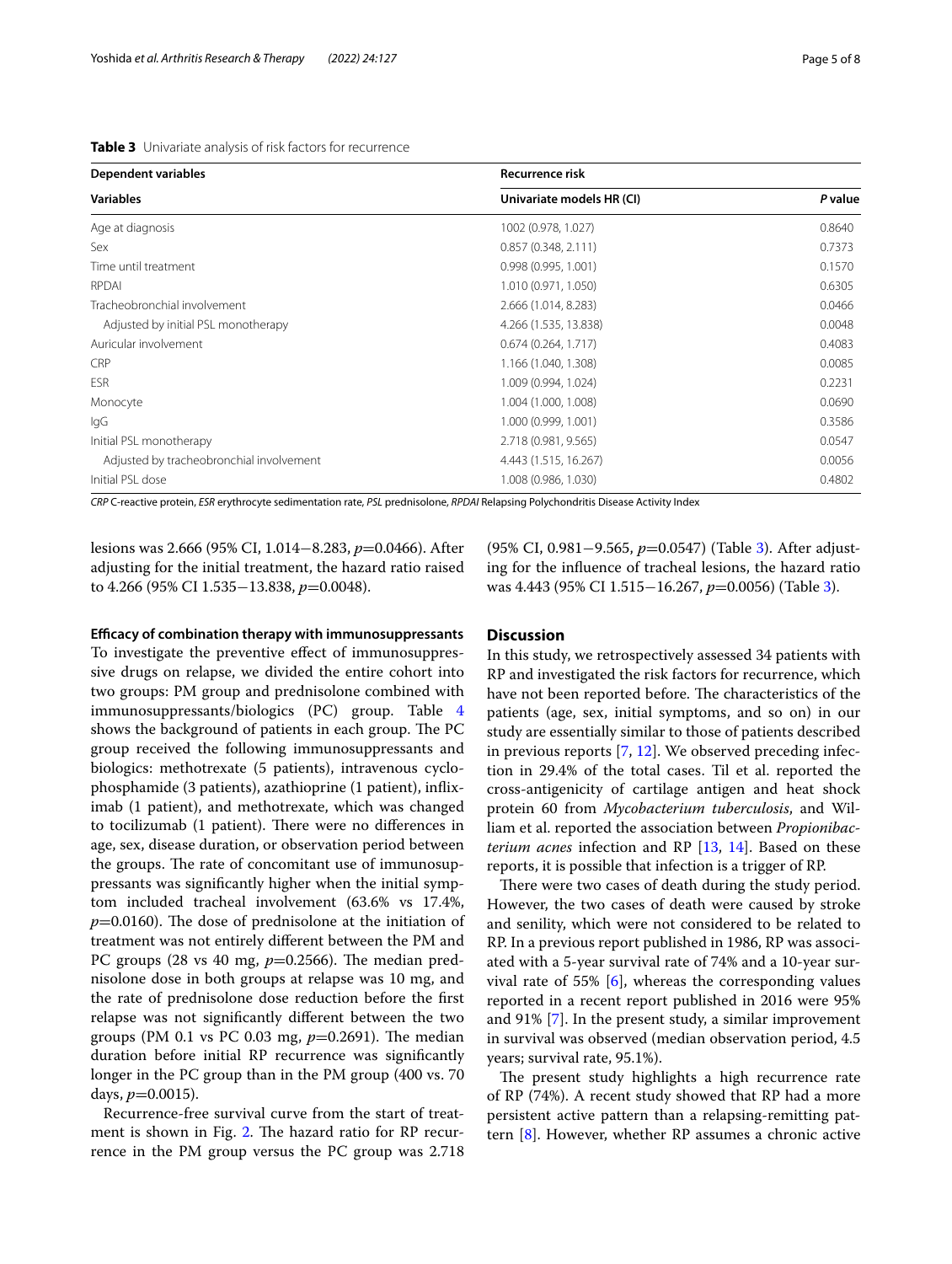|                                                      | PM                         | PC                          | P value |  |
|------------------------------------------------------|----------------------------|-----------------------------|---------|--|
|                                                      | $n=23$                     | $n = 11$                    |         |  |
| Age at onset (years)                                 | $52(45 - 70)$              | 46 (30-58)                  | 0.1616  |  |
| Female, $n$ (%)                                      | 13(56.5)                   | 4(36.4)                     | 0.4646  |  |
| Disease duration (years)                             | $5.5(2.9-6.8)$             | $4.5(1.8 - 12.9)$           | 0.6720  |  |
| Time until diagnosis (days)                          | 151 (78-270)               | $105(91 - 235)$             | 0.8684  |  |
| Time until treatment (days)                          | 151 (78-270)               | 156 (99-467)                | 0.6586  |  |
| Initial symptoms, $n$ (%)                            |                            |                             |         |  |
| Auricular                                            | 18 (78.3)                  | 5(45.5)                     | 0.1143  |  |
| Tracheobronchial                                     | 4(17.4)                    | 7(63.6)                     | 0.0160  |  |
| <b>RPDAI</b>                                         | $23(15-41)$                | $33(22 - 35)$               | 0.2851  |  |
| $WBC$ (/ $\mu$ I)                                    | 7000 (5500-8200), $n=15$   | 7710 (6325-8375), n=9       | 0.5913  |  |
| Monocyte (/µl)                                       | 444 (308-596), $n=15$      | 430 (388-471), $n=9$        | 0.8815  |  |
| $Hb$ (q/dl)                                          | $12.4(10.8-13.9)$ , $n=15$ | $11.8(10.4-13.8), n=10$     | 0.6570  |  |
| Plt $(x 104/\mu)$                                    | $30.1$ (21.5-32.7), $n=15$ | $33.9(26.6 - 49.4), n = 10$ | 0.0521  |  |
| CRP (mg/dl)                                          | $2.8(0.5-4.7)$ , $n=16$    | $4.5(1.6-8.7)$ , $n=9$      | 0.4270  |  |
| ESR (mm/h)                                           | 70 $(43-104)$ , $n=12$     | 55 (22-102), $n=10$         | 0.5977  |  |
| IgG (mg/dl)                                          | 1432 (1229-1709), n=12     | 1597 (984-2020), n=10       | 0.7416  |  |
| Initial PSL doses (mg)                               | $28(13.8-41.2), n=22$      | 40 $(15-70)$ , n=11         | 0.2566  |  |
| PSL doses at initial recurrence (mg)                 | $10(5-14)$ , $n=16$        | $10(6.5-12)$ , $n=9$        | 0.9319  |  |
| PSL dose reduction until initial recurrence (mg/day) | $0.1$ (0.03-0.4), $n=15$   | $0.03$ (0.015-0.2), $n=9$   | 0.2691  |  |
| Time until initial recurrence (days)                 | 70 (26-211)                | 400 (294-1446)              | 0.0015  |  |

<span id="page-5-0"></span>**Table 4** Comparison of prednisolone monotherapy (PM) and prednisolone combined with immunosuppressants/biologics (PC) groups

Numbers are presented as means (SD) or medians [interquartile range: 25–75%]. The chi-square test was used for categorical variables and Wilcoxon's rank-sum test was used for numerical variables

*CRP* C-reactive protein, *ESR* erythrocyte sedimentation rate, *Hb* haemoglobin, *IS* immunosuppressant, *PC* prednisolone combined with immunosuppressants/ biologics, *Plt* platelet, *PM* prednisolone monotherapy, *PSL* prednisolone, *RPDAI* Relapsing Polychondritis Disease Activity Index, *WBC* white blood cell

pattern or a relapsing-remitting pattern may depend on diferences in treatment and the rate of therapeutic drug reduction. Moreover, further treatment improvement was considered necessary. We found that the median time before the first relapse was 202 days. The median prednisolone dose at the time of recurrence was 10 mg, consistent with an expert's opinion, which suggests that a 5−10-mg maintenance dose of prednisolone is suitable for RP [[15](#page-7-14)]. In our analysis, 68% of the patients had similar symptoms at the initial recurrence, while the symptoms in 32% of the patients at the time of relapse were different from the initial symptoms. This suggests that various symptoms of RP should be considered at the time of recurrence. One patient had auricular chondritis as the initial symptom but had encephalitis symptoms at the time of RP recurrence. This finding is consistent with those of Shimizu et al.'s  $[16]$  $[16]$  cluster analyses, which showed the relationship between auricular chondritis and encephalitis.

In the analysis of the risk of recurrence, tracheal involvement, pre-treatment CRP level, and PM were identifed as potential risk factors for recurrence. Tracheal involvement was associated with death in previous studies [\[17](#page-7-16)[–19\]](#page-7-17), and the possible mechanisms include ventilation insufficiency or concomitant infection due to airway narrowing or collapse  $[20, 21]$  $[20, 21]$  $[20, 21]$  $[20, 21]$ . The findings of the present study suggested that tracheal involvement is a risk factor for recurrence, and that repeat recurrences may lead to irreversible structural changes in the bronchi.

Pre-treatment RPDAI score was signifcantly higher in the recurrence group than in the non-recurrence group, although pre-treatment RPDAI was not a recurrence risk factor in the univariate analysis. The RPDAI is an index of activity that scores symptoms and examination fndings in RP, using a scale of  $1-24$  points  $[22]$  $[22]$  $[22]$ . A relatively high score of 14 or 24 points is assigned to tracheal chondritis, depending on the presence or absence of acute respiratory failure. The recurrence group had a significantly higher median RPDAI score, which may have been infuenced by tracheal involvement. A new assessment scale for assessing disease activity is required.

Pre-treatment CRP levels were also identifed as risk factors for recurrence in the present study, although the results difer from those of several previous reports. Consistent with our study, which suggests that a high pretreatment CRP level is a risk factor for recurrence, a case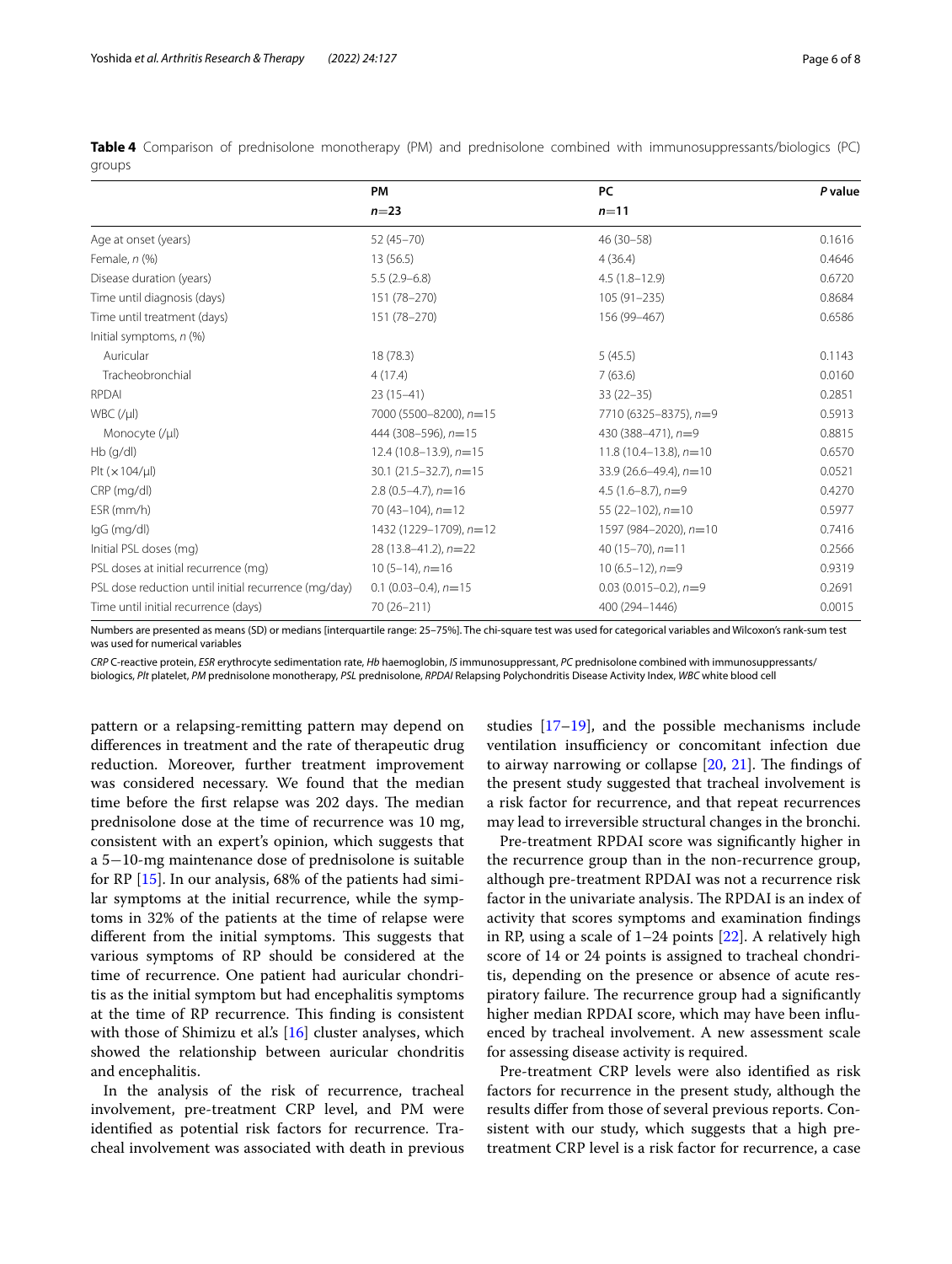

<span id="page-6-0"></span>series report indicated that CRP level was elevated at the time of RP recurrence [\[23\]](#page-7-21). However, in some other reports, more than 10% of the patients had normal CRP levels at the time of recurrence [\[9](#page-7-8)], and CRP level was not related to disease activity [\[24](#page-7-22), [25\]](#page-7-23). According to these two reports [\[24](#page-7-22), [25\]](#page-7-23), CRP level was measured in patients who were receiving treatment, and the treatment may have afected the level of this infammatory marker.

Finally, patients who underwent PM were at a higher risk of recurrence than those who received the combination therapy. The risk ratio for recurrence increased when adjustments were made for the presence of initial airway involvement, suggesting the importance of PC therapy, regardless of the involved organ at RP onset.

There were several limitations in the present study. First, it was a single-centre, retrospective cohort study. The choice of the therapeutic agent (PM or  $PC$ ), treatment dose, and rate of dose reduction was at the discretion of the attending physicians; therefore, there was a lack of uniformity regarding treatment strategies, which could afect relapse. Second, there is no established defnition of RP relapse; thus, we developed our own relapse criteria, using the defnition of relapse in a past research on IgG4-related disease [[26\]](#page-7-24), namely, (1) worsening of symptoms related to the primary disease and (2) intensified treatment by the attending physicians. This could afect the generalisability of our study fndings. Finally, the number of patients was small owing to the rarity of the disease. This may have affected the existence of signifcant diferences. A prospective study with a larger number of patients is required.

### **Conclusions**

This study analysed factors associated with RP recurrence and showed that tracheal lesions and pre-treatment serum CRP levels were risk factors for recurrence. Initial therapy with prednisolone alone within the frst year of treatment was also a risk factor for recurrence. Initial combination therapy with prednisolone and immunosuppressants or biologics may delay recurrence.

#### **Abbreviations**

CI: Confdence interval; CRP: C-reactive protein; ESR: Erythrocyte sedimentation rate; Hb: Haemoglobin; HR: Hazard ratios; IS: Immunosuppressant; PC: Prednisolone combined with immunosuppressants/biologics; Plt: Platelet; PM: Prednisolone monotherapy; PSL: Prednisolone; RP: Relapsing polychondritis; RPDAI: Relapsing polychondritis disease activity index; WBC: White blood cell.

#### **Acknowledgements**

We would like to thank Ms. Sze Ming Law and Editage [\(www.editage.com](http://www.editage.com)) for proofreading the manuscript.

#### **Authors' contributions**

TS, YH, and MS designed the study. TS was responsible for the data collection. TS and AN performed the data analyses. TS drafted the manuscript. All